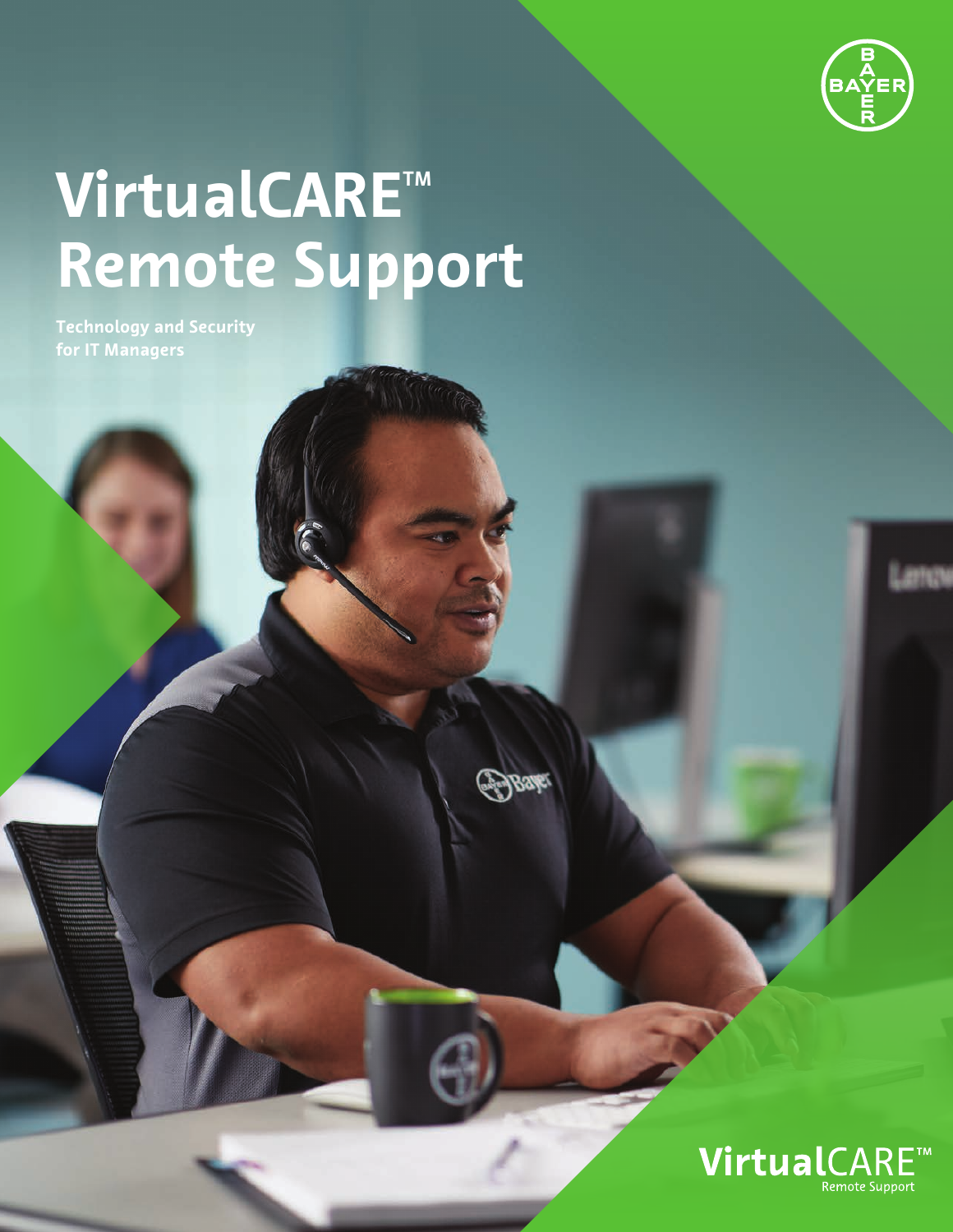# VirtualCARE<sup>™</sup> Remote Support

**VirtualCARE™ Remote Support allows for advanced remote troubleshooting capabilities and system updates through technology that has been relied on for years in industries like banking and financial services. This document is for Bayer customers, in particular IT managers and administrators, and serves to describe the technology, configuration and security features leveraged to deliver VitualCARE™ Remote Support services.**

#### **Overview**

The VirtualCARE™ Remote Support infrastructure allows Bayer to remotely service devices and software installed behind customer firewalls securely over the internet. The solution leverages secure web services to communicate over the internet and links the VirtualCARE™ enabled device to a central server hosted by PTC Inc. Their data centers are ISO/ IEC 27001:2005 compliant. Designed for high performance and security at every level of its architecture, the solution enables faster response time through remote diagnostics, increased first-time fix rate through diagnosis before dispatch and immediate access to any product software updates that can be delivered remotely. Given these features, VirtualCARE™ Remote Support can facilitate faster overall recovery time and maximise uptime of Bayer products.

#### **Components**

VirtualCARE™ Remote Support leverages two major technical components – the *Agent* that is installed on the VirtualCARE™ enabled device or software deployed at the customer site and the *Server* that resides within Bayer's support center. The *Agent*, a software module that runs on the VirtualCARE™ enabled devices, establishes a secure on-demand HTTPS connection to the *Server* via the internet to enable service diagnostic communications. The *Server* is the management console for VirtualCARE™ that allows our service team professionals to run diagnostics remotely and set up software updates for distribution.

#### **Configuration**

The *Agent* connects to Bayer from behind the safety of the customer's corporate firewall. This connection adheres to all security policies set up by the customer's network administrators. To allow VirtualCARE™ Remote Support connection, the customer's only requirement is to provide

outbound internet access for ports 443, 17001, 17002, 80 and 8080.

#### **Network Security**

Bayer's goal is to support the customer's existing network standards and security practices. A secure three-layer architecture based on Web Services is used to accommodate the facility firewall and internal policies in order to enable remote connectivity. The architecture employs security at the device, network and enterprise layers, which is built using technology specifically designed for secure, efficient, Intelligent Device Management (IDM) communications. This includes a software design for application security with support for widely used industry standards like TCP/IP, HTTPS, SOAP and XML.

#### **Conclusion**

In summary, VirtualCARE™ Remote Support was designed to deliver secure remote connectivity services for Bayer devices and software with the goal of facilitating faster recovery times. To protect against network security risks, VirtualCARE™ leverages the same technology used by leading manufacturers of medical and diagnostic imaging equipment to deliver remote service and monitoring at health care facilities all over the world.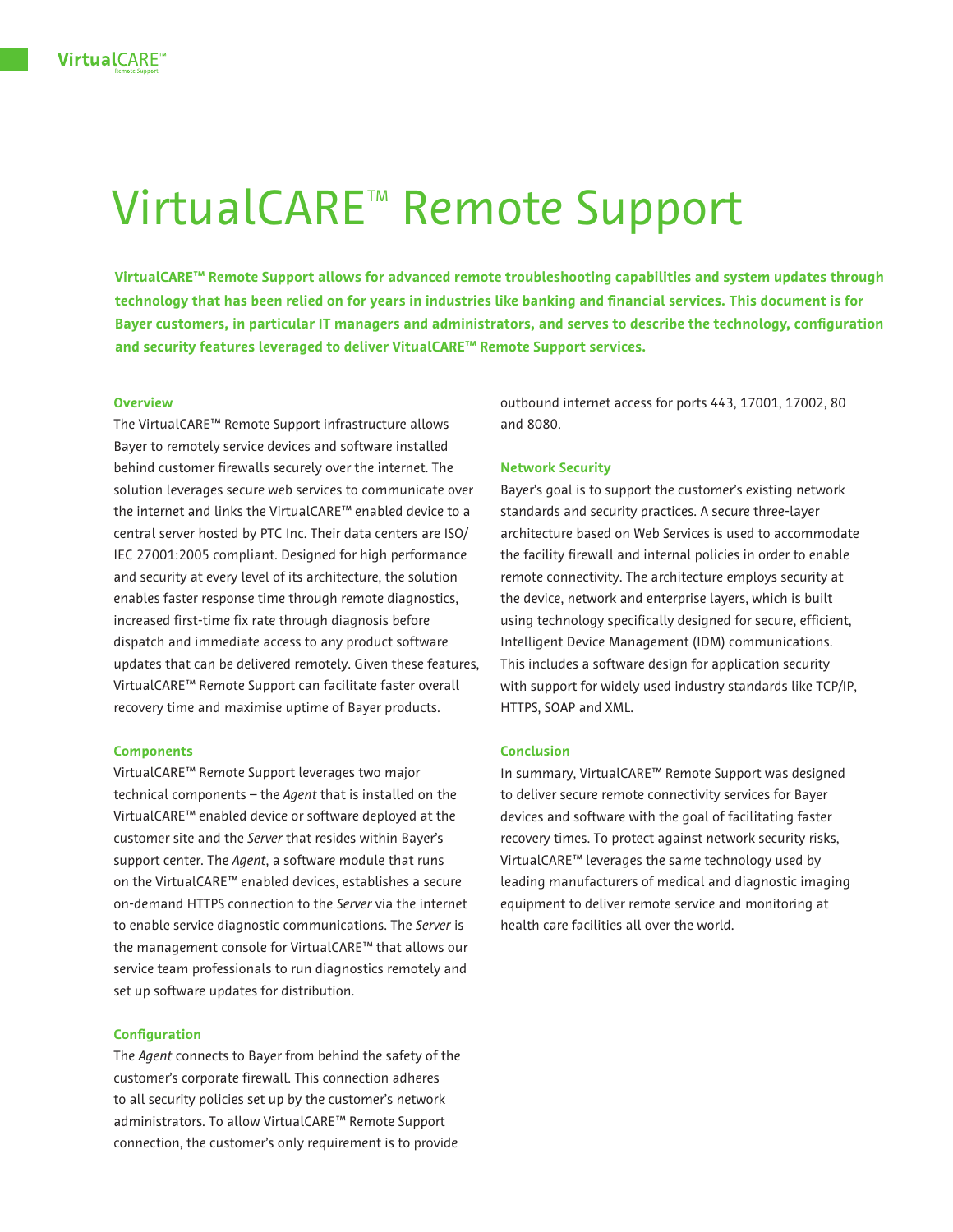# **The VirtualCARETM Remote Support solution does not store or display patient protected health information within the central server.**



# **Radimetrics<sup>™</sup> Enterprise Platform**

to audit files

| <b>Hostname</b>                 | <b>Port 443</b> | Port 17001 | Port 17002 | Port 80 | <b>Port 8080</b> |
|---------------------------------|-----------------|------------|------------|---------|------------------|
| subversion.assembla.com         | X               |            |            | X       |                  |
| supportserver.radimetrics.com   | X               |            |            | X       | X                |
| uksupportserver.radimetrics.com | X               |            |            | X       | X                |
| medrad.axeda.com                | $\mathsf{X}$    | $\sf X$    | $\times$   |         |                  |
| ghsj1.axeda.com                 | X               | X          | $\times$   |         |                  |
| qhsom1.axeda.com                | $\mathsf{X}$    | $\sf X$    | $\sf X$    |         |                  |
| Gas-aus.axeda.com               | X               | X          | X          |         |                  |
| ghjap1.axeda.com                | $\mathsf{X}$    | $\sf X$    | $\sf X$    |         |                  |
| ghuk1.axeda.com                 | X               | X          | X          |         |                  |

### **MEDRAD® Injection System Fluid Delivery Devices**

| Hostname          | <b>Port 443</b> | Port 17001 | <b>Port 17002</b> |
|-------------------|-----------------|------------|-------------------|
| medrad.axeda.com  | A               | X          | $\Lambda$         |
| ghsj1.axeda.com   |                 | $\lambda$  | $\Lambda$         |
| ghsom1.axeda.com  |                 | $\lambda$  |                   |
| Gas-aus.axeda.com | ⋏               | Χ          | $\Lambda$         |
| ghjap1.axeda.com  |                 | $\Lambda$  |                   |
| ghuk1.axeda.com   |                 |            |                   |

| <b>Device Layer</b>                                                                               | <b>Network Layer</b>                                                                               | <b>Enterprise Layer</b>                                                            |  |
|---------------------------------------------------------------------------------------------------|----------------------------------------------------------------------------------------------------|------------------------------------------------------------------------------------|--|
| Built as an application for 24x7 operations in<br>production environments, with automatic restart | 128-bit SSL encryption                                                                             | Provides SSL encryption as a default for all<br>communications                     |  |
| in event of system or software failure                                                            | Utilises polling server-based communications (to<br>operate within the boundaries set by corporate | Requires username and password                                                     |  |
| 128-bit SSL encryption                                                                            | firewalls)                                                                                         | authentication                                                                     |  |
| Digital certificates                                                                              | Supports load balancing of network traffic                                                         | Supports digital certificates for nonrepudiation<br>with human user and/or devices |  |
| Supports auditing of system events locally as<br>well as on the enterprise, allowing local access |                                                                                                    | Supports user-level authorisation for                                              |  |

Supports user-level authorisation for application functionality (limiting access to device and data views and interaction)

Supports robust auditing of device and user interactions and system events